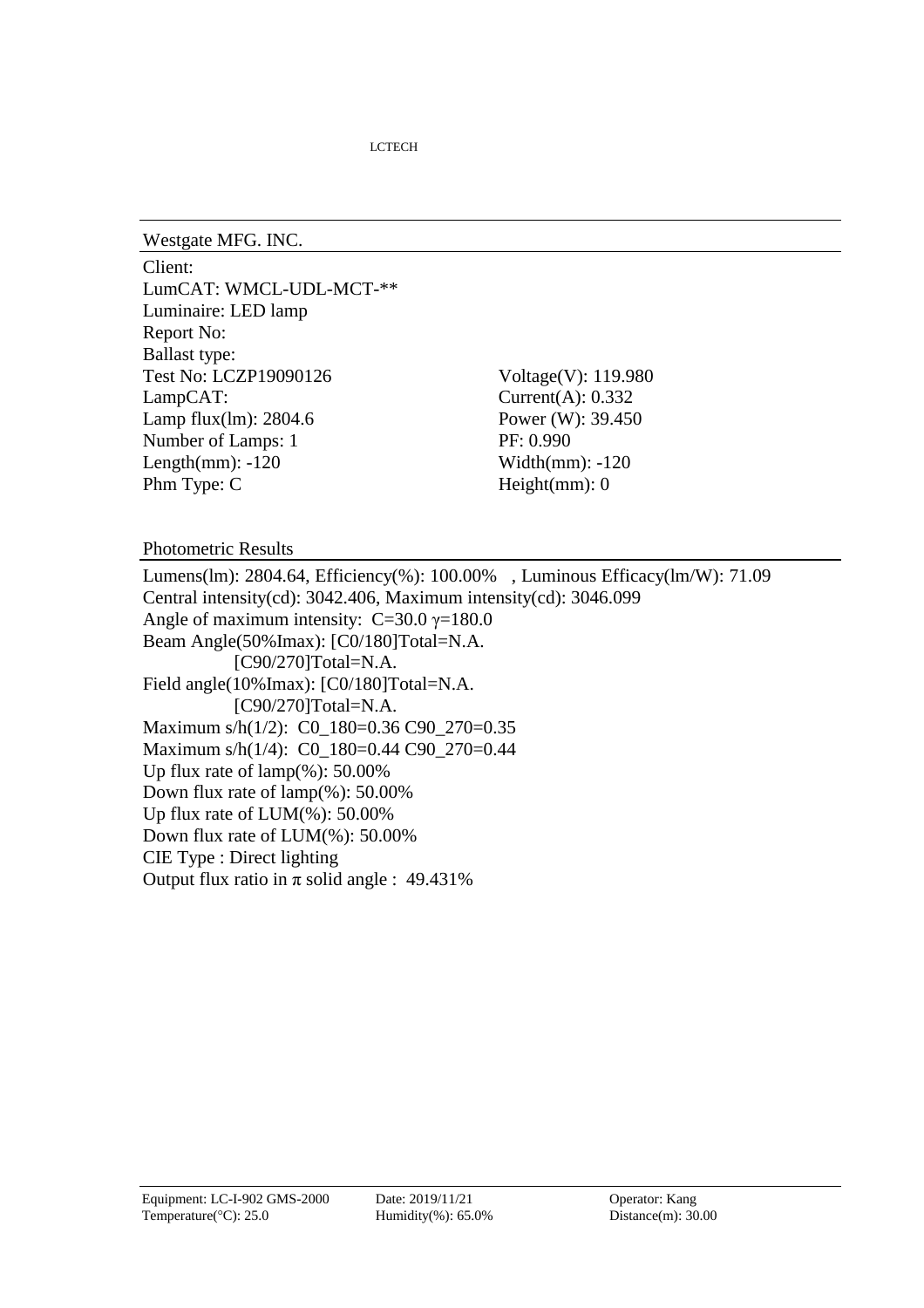### Zonal flux distribution table Appendix Page: 2 Total:12

| $\gamma$ <sup>(°)</sup> | Average $I(cd)$ | Zonal $F(lm)$ | Sum F(lm)        | Eff Flux $(\% )$ | Eff Sum $(\%)$ |
|-------------------------|-----------------|---------------|------------------|------------------|----------------|
| 0.0                     | 3042.406        | 0.000         | $\boldsymbol{0}$ | 0.00%            | 0.00%          |
| 5.0                     | 2466.023        | 65.852        | 65.852           | 2.35%            | 2.35%          |
| 10.0                    | 1588.275        | 145.035       | 210.887          | 5.17%            | 7.52%          |
| 15.0                    | 996.650         | 153.336       | 364.223          | 5.47%            | 12.99%         |
| 20.0                    | 737.018         | 142.879       | 507.101          | 5.09%            | 18.08%         |
| 25.0                    | 693.017         | 149.984       | 657.086          | 5.35%            | 23.43%         |
| 30.0                    | 673.870         | 172.981       | 830.066          | 6.17%            | 29.60%         |
| 35.0                    | 624.174         | 191.146       | 1021.212         | 6.82%            | 36.41%         |
| 40.0                    | 491.981         | 186.222       | 1207.434         | 6.64%            | 43.05%         |
| 45.0                    | 168.117         | 122.223       | 1329.657         | 4.36%            | 47.41%         |
| 50.0                    | 29.608          | 39.953        | 1369.61          | 1.42%            | 48.83%         |
| 55.0                    | 17.143          | 10.165        | 1379.775         | 0.36%            | 49.20%         |
| 60.0                    | 11.401          | 6.598         | 1386.373         | 0.24%            | 49.43%         |
| 65.0                    | 8.249           | 4.777         | 1391.15          | 0.17%            | 49.60%         |
| 70.0                    | 6.413           | 3.713         | 1394.863         | 0.13%            | 49.73%         |
| 75.0                    | 5.181           | 3.031         | 1397.893         | 0.11%            | 49.84%         |
| 80.0                    | 4.087           | 2.480         | 1400.373         | 0.09%            | 49.93%         |
| 85.0                    | 1.311           | 1.467         | 1401.84          | 0.05%            | 49.98%         |
| 90.0                    | 0.000           | 0.359         | 1402.199         | 0.01%            | 50.00%         |
| 95.0                    | 1.311           | 0.359         | 1402.558         | 0.01%            | 50.01%         |
| 100.0                   | 4.089           | 1.467         | 1404.025         | 0.05%            | 50.06%         |
| 105.0                   | 5.175           | 2.479         | 1406.504         | 0.09%            | 50.15%         |
| 110.0                   | 6.413           | 3.029         | 1409.533         | 0.11%            | 50.26%         |
| 115.0                   | 8.251           | 3.713         | 1413.246         | 0.13%            | 50.39%         |
| 120.0                   | 11.404          | 4.778         | 1418.024         | 0.17%            | 50.56%         |
| 125.0                   | 17.139          | 6.598         | 1424.622         | 0.24%            | 50.80%         |
| 130.0                   | 29.563          | 10.155        | 1434.776         | 0.36%            | 51.16%         |
| 135.0                   | 168.041         | 39.929        | 1474.705         | 1.42%            | 52.58%         |
| 140.0                   | 492.300         | 122.267       | 1596.972         | 4.36%            | 56.94%         |
| 145.0                   | 624.250         | 186.288       | 1783.26          | 6.64%            | 63.58%         |
| 150.0                   | 674.039         | 191.182       | 1974.443         | 6.82%            | 70.40%         |
| 155.0                   | 693.202         | 173.026       | 2147.468         | 6.17%            | 76.57%         |
| 160.0                   | 737.126         | 150.015       | 2297.483         | 5.35%            | 81.92%         |
| 165.0                   | 996.670         | 142.889       | 2440.372         | 5.09%            | 87.01%         |
| 170.0                   | 1588.301        | 153.339       | 2593.711         | 5.47%            | 92.48%         |
| 175.0                   | 2466.414        | 145.050       | 2738.761         | 5.17%            | 97.65%         |
| 180.0                   | 3044.046        | 65.876        | 2804.637         | 2.35%            | 100.00%        |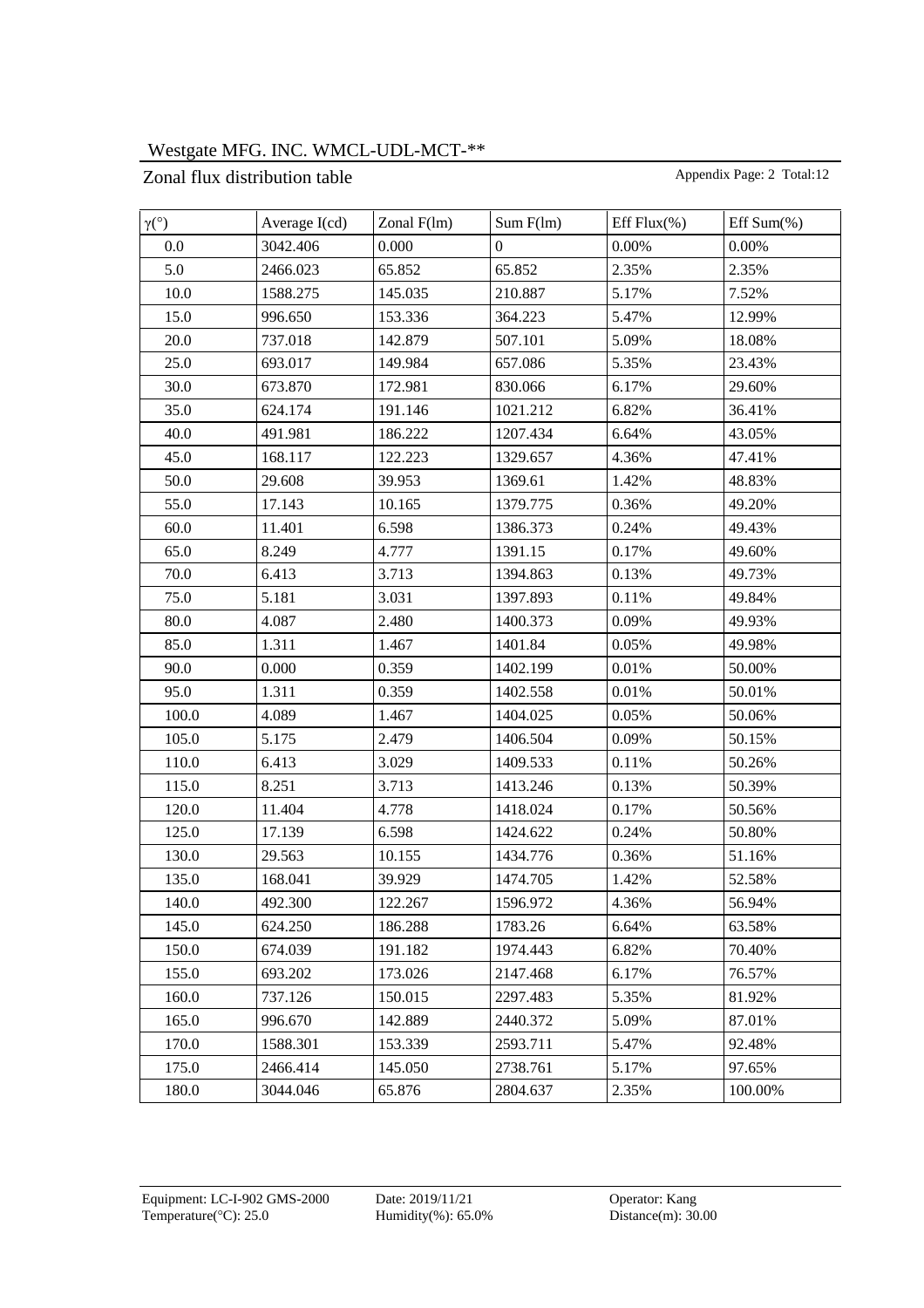## Zonal flux distribution table Appendix Page: 3 Total:12

| ZONAL LUMEN SUMMARY |         |         |          |  |  |  |  |  |
|---------------------|---------|---------|----------|--|--|--|--|--|
| <b>Zone</b>         | Lumens  | %Lamp   | $%$ Fixt |  |  |  |  |  |
| $0 - 30$            | 830.07  | 29.60%  | 29.60%   |  |  |  |  |  |
| $0-40$              | 1207.43 | 43.05%  | 43.05%   |  |  |  |  |  |
| $0 - 60$            | 1386.37 | 49.43%  | 49.43%   |  |  |  |  |  |
| $0-90$              | 1402.20 | 50.00%  | 50.00%   |  |  |  |  |  |
| $0-120$             | 1418.02 | 50.56%  | 50.56%   |  |  |  |  |  |
| $0-180$             | 2804.64 | 100.00% | 100.00%  |  |  |  |  |  |
| 60-90               | 15.83   | 0.56%   | 0.56%    |  |  |  |  |  |
| $90 - 120$          | 15.83   | 0.56%   | 0.56%    |  |  |  |  |  |
| 90-130              | 32.58   | 1.16%   | 1.16%    |  |  |  |  |  |
| 90-150              | 572.24  | 20.40%  | 20.40%   |  |  |  |  |  |
| 90-180              | 1336.56 | 47.66%  | 47.66%   |  |  |  |  |  |
| 0-158.21            | 2243.71 | 80.00%  | 80.00%   |  |  |  |  |  |
|                     |         |         |          |  |  |  |  |  |

### ZONAL LUMEN SUMMARY

| 0-10    | 210.89 |
|---------|--------|
| 10-20   | 296.21 |
| 20-30   | 322.97 |
| 30-40   | 377.37 |
| 40-50   | 162.18 |
| 50-60   | 16.76  |
| 60-70   | 8.49   |
| 70-80   | 5.51   |
| 80-90   | 1.83   |
| 90-100  | 1.83   |
| 100-110 | 5.51   |
| 110-120 | 8.49   |
| 120-130 | 16.75  |
| 130-140 | 162.20 |
| 140-150 | 377.47 |
| 150-160 | 323.04 |
| 160-170 | 296.23 |
| 170-180 | 145.05 |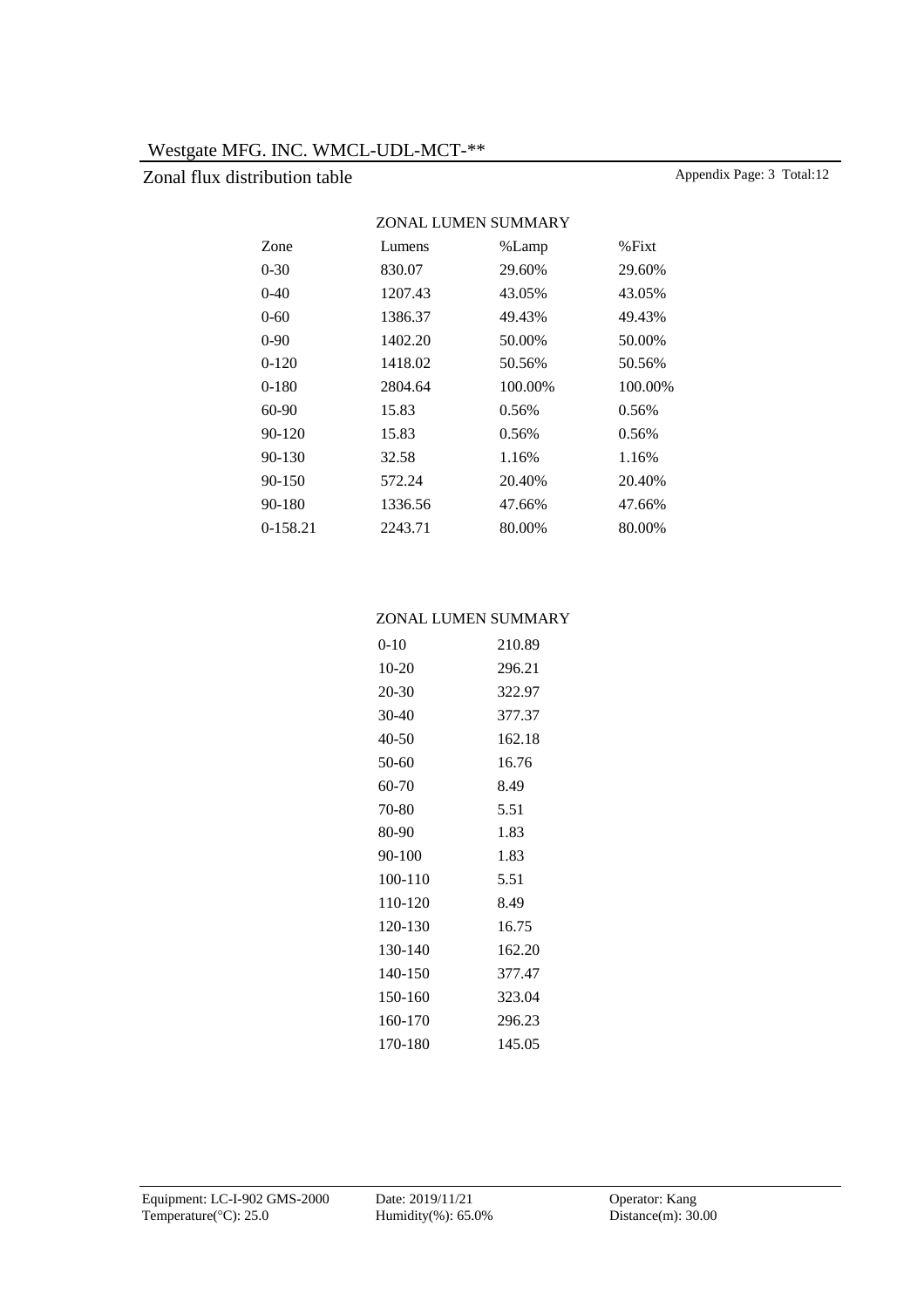Light Distribution Curve [Unit:cd] Appendix Page: 4 Total:12

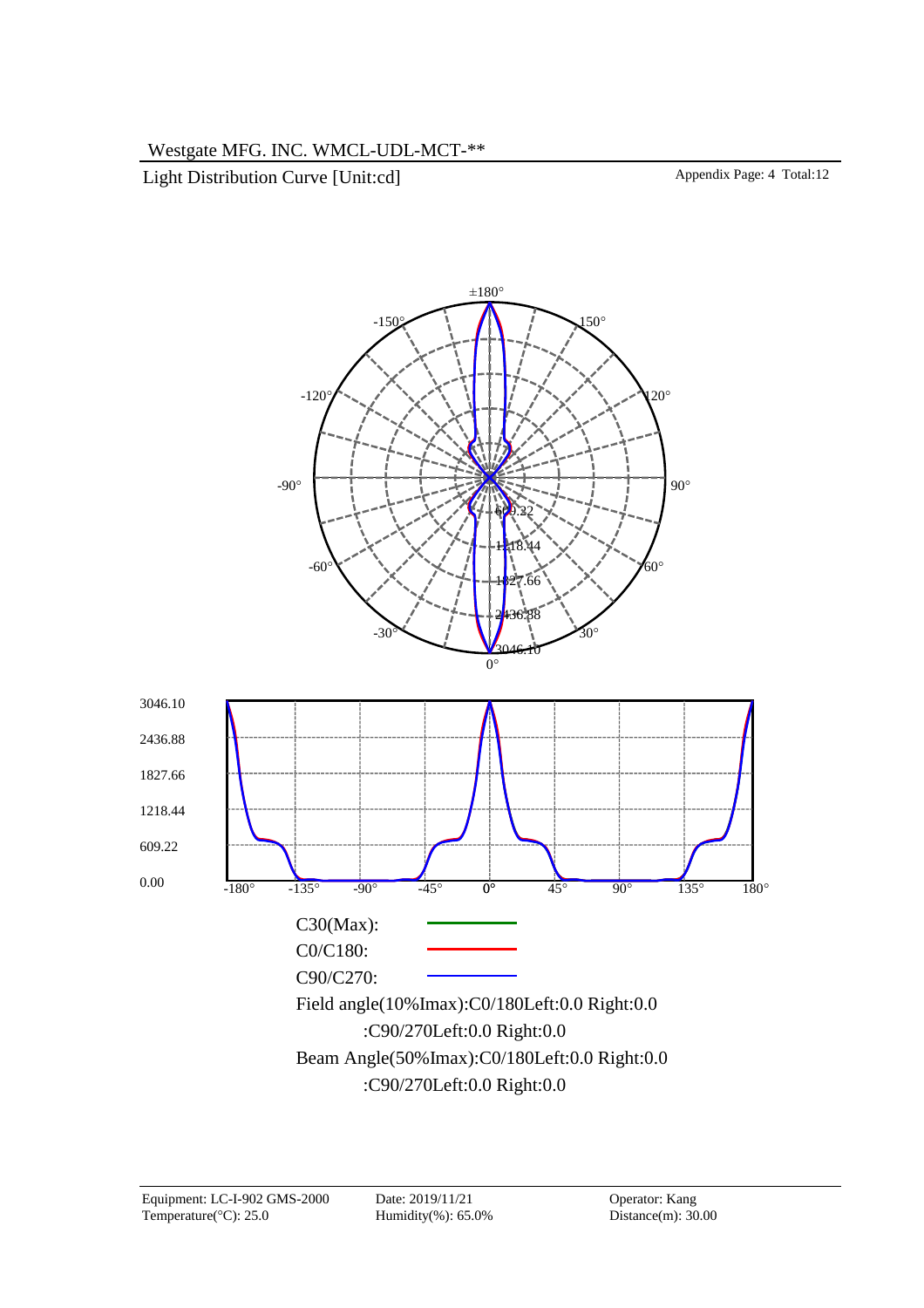Lux distance Curve Appendix Page: 5 Total:12



Max, Ave Beam angle of C30 plane 3226.10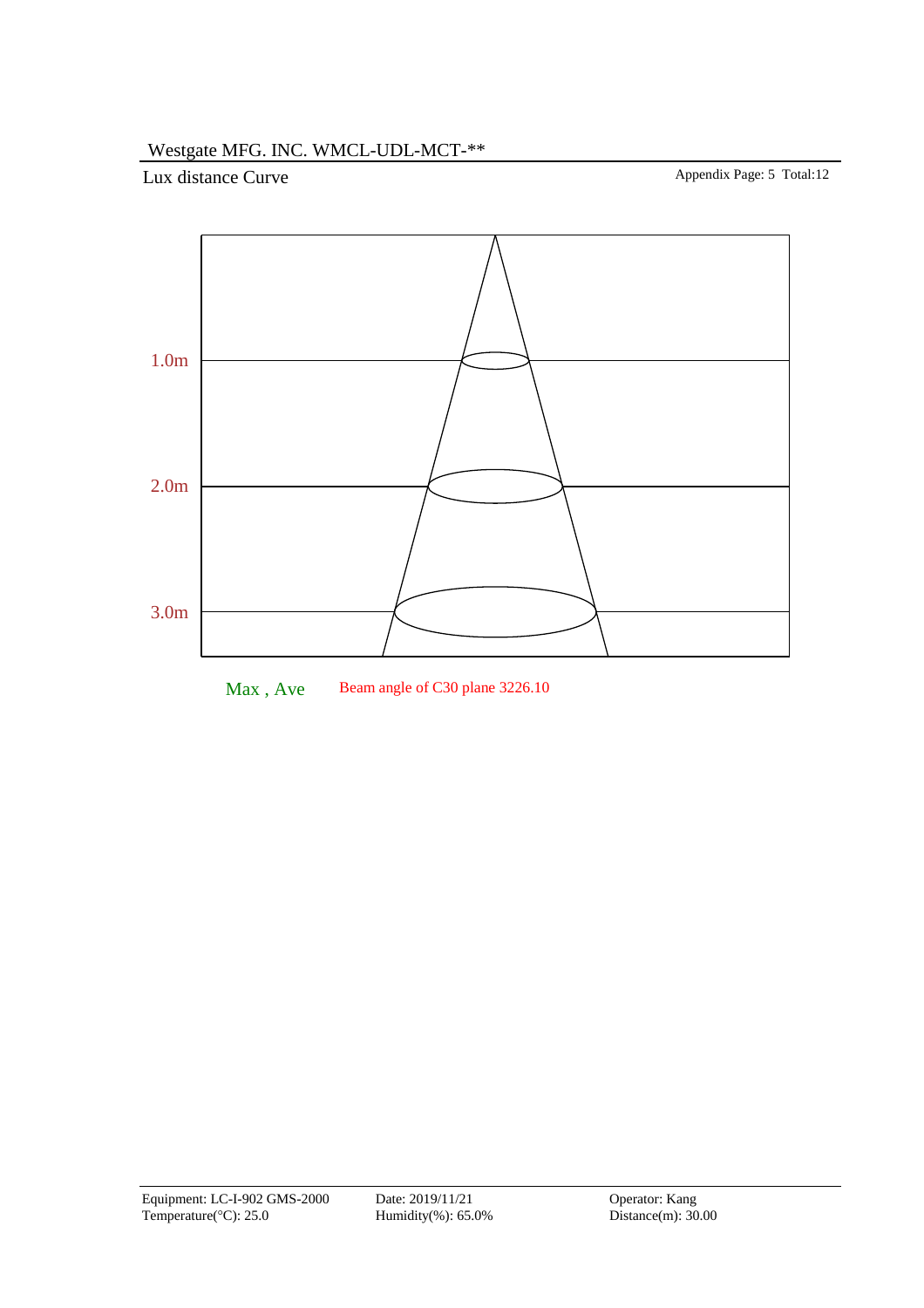ISO illuminance diagram Appendix Page: 6 Total:12

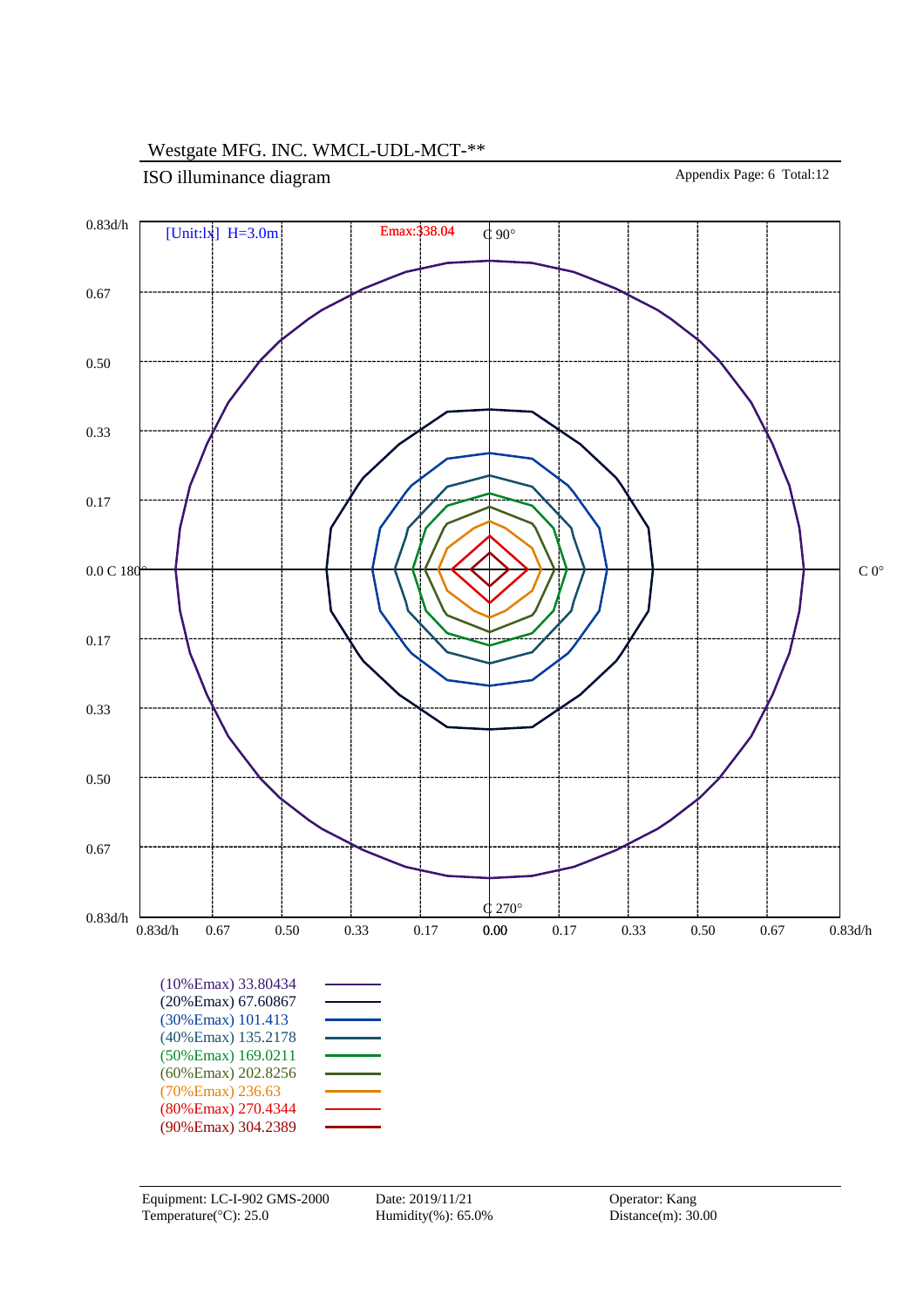Space ISO Lux diagram Appendix Page: 7 Total:12

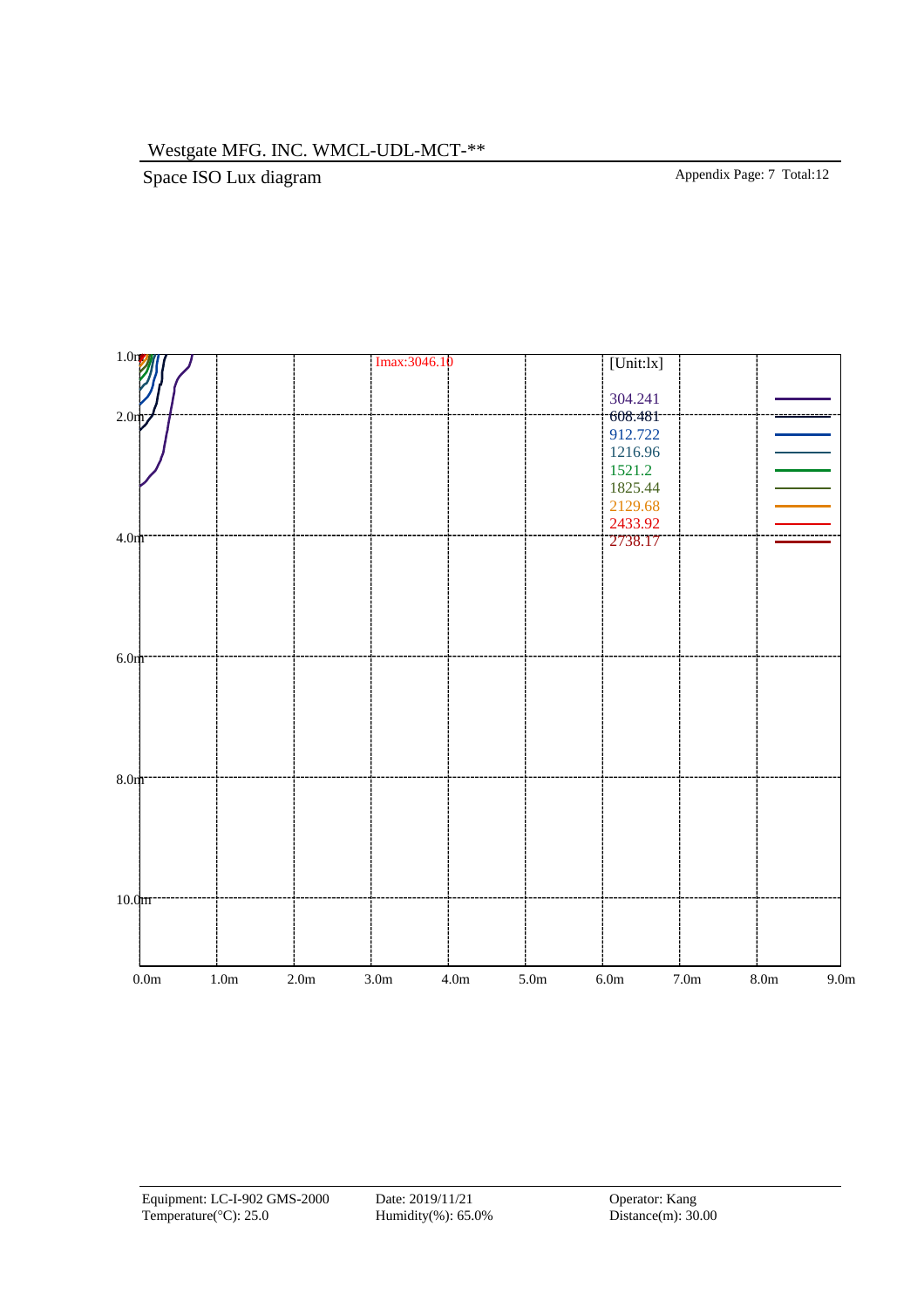Luminance Table γ 45 50 55 60 65 70 75 80 85 C0 21644 4218 2677 2047 1675 1496 1830 2038 1344 C45 22737 4371 2671 1989 1694 1628 1768 2062 1371 C90 21354 3894 2633 2066 1880 1743 1689 2059 1368

Appendix Page: 8 Total:12

| $L(Hor)(65)$ $L(Ver)(65)$ |      | LA5(65) | L(Hor)(75) | $L(Ver)(75)$ $L45(75)$ |      | LL(Hor)(85) | $L(Ver)(85)$ . | L45(85) |
|---------------------------|------|---------|------------|------------------------|------|-------------|----------------|---------|
| 1675                      | 1880 | 1694    | 1830       | 1689                   | 1768 | 1344        | 1368           | 1371    |

Glare Table

| Glare | Quality |      | Service Values Illuminance(1x) |      |            |            |            |            |            |  |  |  |
|-------|---------|------|--------------------------------|------|------------|------------|------------|------------|------------|--|--|--|
| 1.15  | A       | 2000 | 1000                           | 500  | $\leq 300$ |            |            |            |            |  |  |  |
| 1.5   | B       |      | 2000                           | 1000 | 500        | $\leq$ 300 |            |            |            |  |  |  |
| 1.85  |         |      |                                | 2000 | 1000       | 500        | $\leq 300$ |            |            |  |  |  |
| 2.2   | D       |      |                                |      | 2000       | 1000       | 500        | $\leq 300$ |            |  |  |  |
| 2.55  | E       |      |                                |      |            | 2000       | 1000       | 500        | $\leq 300$ |  |  |  |
|       |         | a    | h                              | c    | d          | e          |            | g          | h          |  |  |  |



Luminance Limitting Curve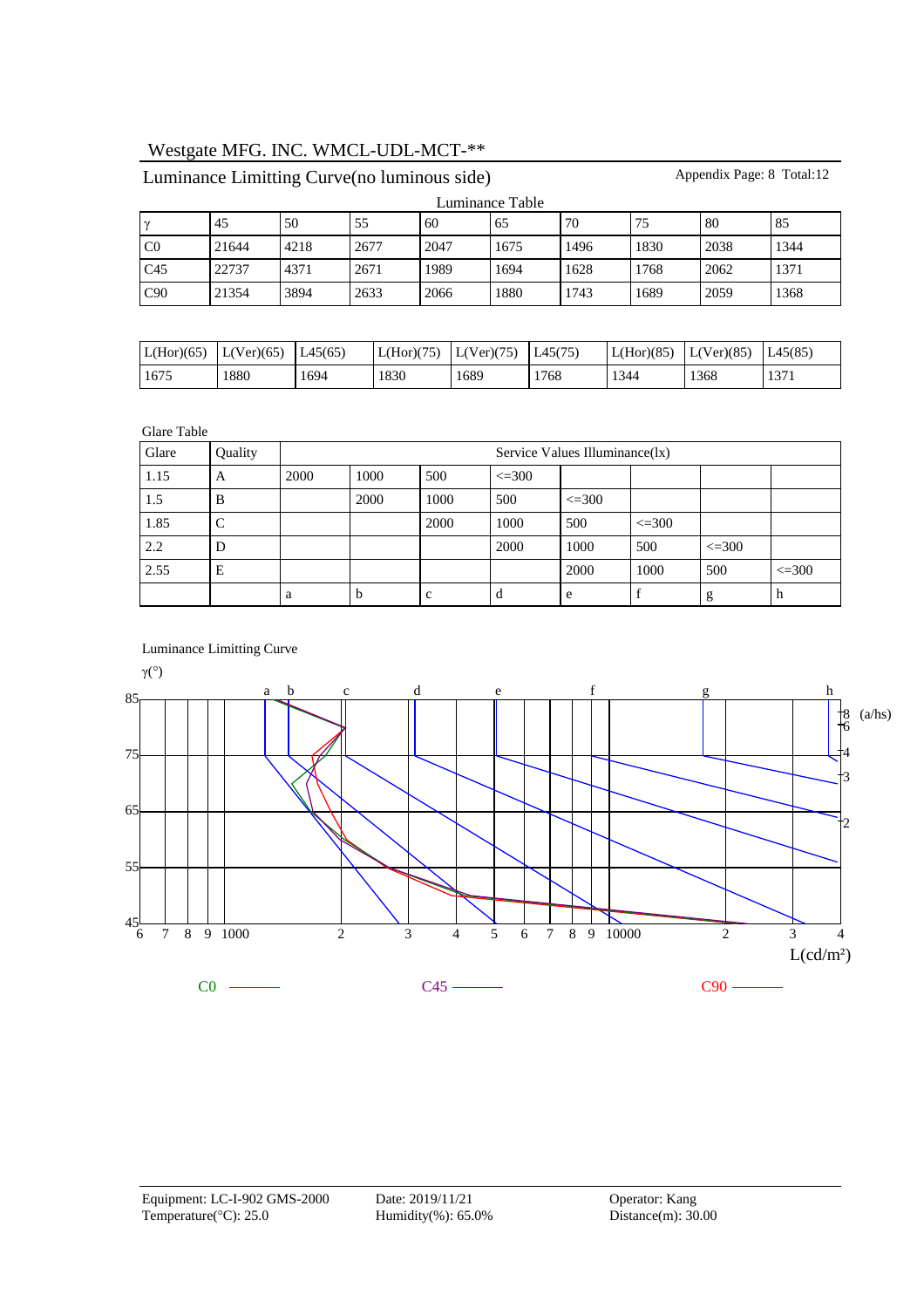## Utilization factor table for indoor luminaire Appendix Page: 9 Total:12

| RHOCC       |                                                  | 80   |      |      | 70   |      |      | 50   |      |      | 30   |      |      | 10   |      | $\Omega$       |
|-------------|--------------------------------------------------|------|------|------|------|------|------|------|------|------|------|------|------|------|------|----------------|
| <b>RHOW</b> | 50                                               | 30   | 10   | 50   | 30   | 10   | 50   | 30   | 10   | 50   | 30   | 10   | 50   | 30   | 10   | $\overline{0}$ |
| <b>RCR</b>  | COEFFCIENTS OF UTILIZATION RHOFC=20<br><b>CU</b> |      |      |      |      |      |      |      |      |      |      |      |      |      |      |                |
| 0           | 1.07                                             | 1.07 | 1.07 | 0.99 | 0.99 | 0.99 | 0.83 | 0.83 | 0.83 | 0.69 | 0.69 | 0.69 | 0.56 | 0.56 | 0.56 | 0.50           |
|             | 0.96                                             | 0.93 | 0.91 | 0.89 | 0.87 | 0.84 | 0.76 | 0.74 | 0.73 | 0.64 | 0.63 | 0.62 | 0.53 | 0.52 | 0.52 | 0.46           |
| 2           | 0.87                                             | 0.82 | 0.78 | 0.81 | 0.77 | 0.73 | 0.70 | 0.67 | 0.64 | 0.59 | 0.57 | 0.56 | 0.50 | 0.48 | 0.47 | 0.43           |
| 3           | 0.79                                             | 0.73 | 0.68 | 0.74 | 0.69 | 0.65 | 0.64 | 0.60 | 0.57 | 0.55 | 0.52 | 0.50 | 0.46 | 0.45 | 0.43 | 0.40           |
| 4           | 0.72                                             | 0.65 | 0.60 | 0.67 | 0.62 | 0.57 | 0.59 | 0.55 | 0.51 | 0.51 | 0.48 | 0.46 | 0.44 | 0.42 | 0.40 | 0.37           |
| 5           | 0.66                                             | 0.59 | 0.54 | 0.62 | 0.56 | 0.52 | 0.54 | 0.50 | 0.47 | 0.47 | 0.44 | 0.42 | 0.41 | 0.39 | 0.37 | 0.34           |
| 6           | 0.60                                             | 0.54 | 0.49 | 0.57 | 0.51 | 0.47 | 0.50 | 0.46 | 0.42 | 0.44 | 0.41 | 0.38 | 0.38 | 0.36 | 0.34 | 0.32           |
| 7           | 0.56                                             | 0.49 | 0.44 | 0.53 | 0.47 | 0.42 | 0.47 | 0.42 | 0.39 | 0.41 | 0.38 | 0.35 | 0.36 | 0.34 | 0.32 | 0.29           |
| 8           | 0.52                                             | 0.45 | 0.40 | 0.49 | 0.43 | 0.39 | 0.44 | 0.39 | 0.36 | 0.39 | 0.35 | 0.33 | 0.34 | 0.32 | 0.30 | 0.28           |
| 9           | 0.48                                             | 0.41 | 0.37 | 0.45 | 0.40 | 0.36 | 0.41 | 0.36 | 0.33 | 0.36 | 0.33 | 0.30 | 0.32 | 0.30 | 0.28 | 0.26           |
| 10          | 0.45                                             | 0.38 | 0.34 | 0.43 | 0.37 | 0.33 | 0.38 | 0.34 | 0.31 | 0.34 | 0.31 | 0.28 | 0.30 | 0.28 | 0.26 | 0.24           |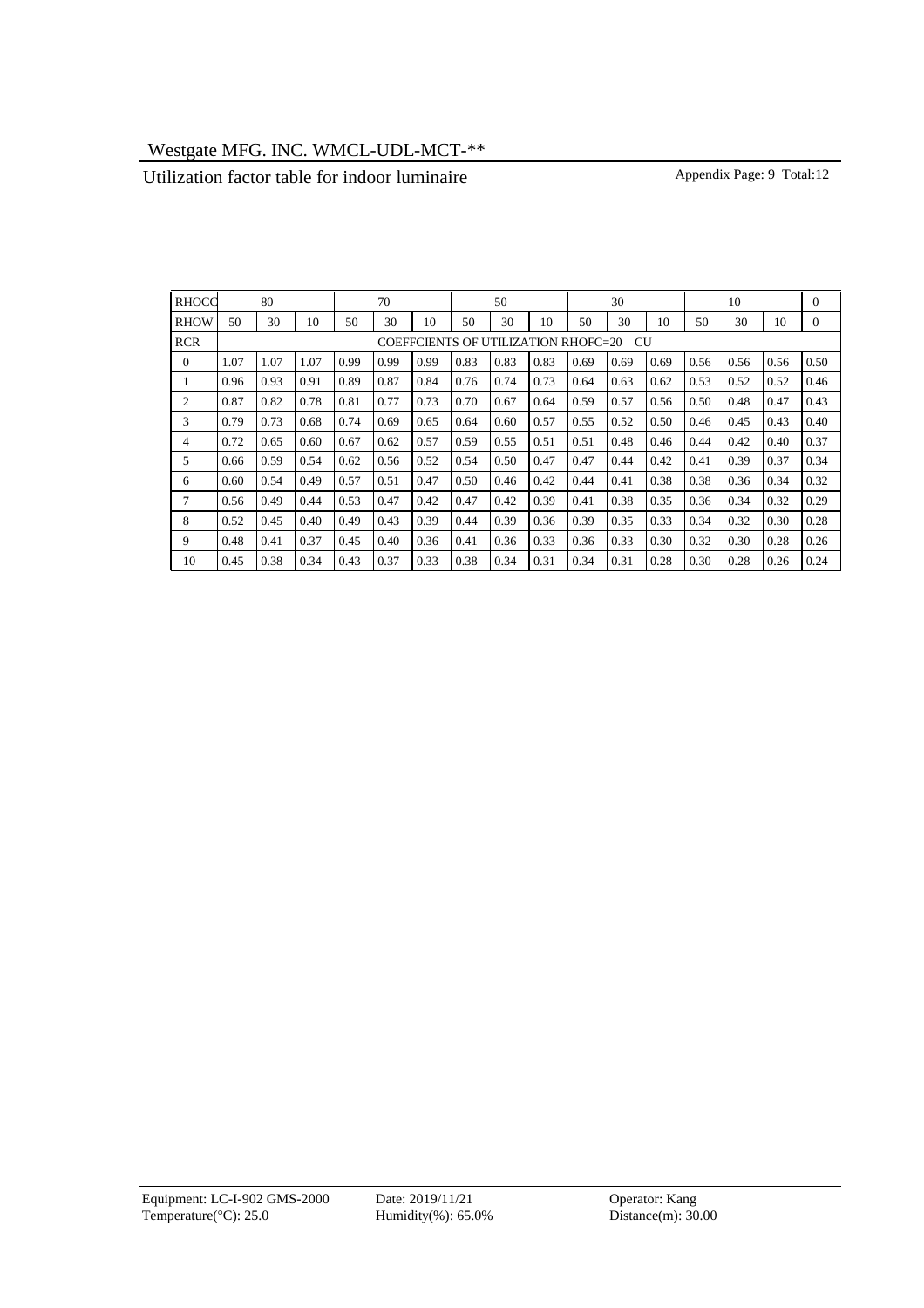Westgate MFG. INC. WMCL-UDL-MCT-\*\*

|                           | Intensity data (cd) |         |         |         |        |                  |        |        | Appendix Page: 10 Total:12 |  |
|---------------------------|---------------------|---------|---------|---------|--------|------------------|--------|--------|----------------------------|--|
| $C/\gamma$ <sup>(°)</sup> | 0.0                 | $5.0$   | 10.0    | 15.0    | 20.0   | 25.0             | 30.0   | 35.0   | 40.0                       |  |
| 0.0                       | 3042.41             | 2462.50 | 1554.39 | 991.09  | 774.43 | 744.01           | 718.19 | 652.73 | 483.10                     |  |
| 15.0                      | 3042.41             | 2462.50 | 1554.39 | 991.09  | 774.43 | 744.01           | 718.19 | 652.73 | 483.10                     |  |
| 30.0                      | 3042.41             | 2841.85 | 1914.50 | 1194.15 | 796.71 | 718.51           | 688.15 | 651.35 | 577.75                     |  |
| 45.0                      | 3042.41             | 2841.85 | 1914.50 | 1194.15 | 796.71 | 718.51           | 688.15 | 651.35 | 577.75                     |  |
| 60.0                      | 3042.41             | 2734.60 | 1842.25 | 1133.48 | 750.78 | 685.02           | 678.63 | 643.01 | 557.15                     |  |
| 75.0                      | 3042.41             | 2734.60 | 1842.25 | 1133.48 | 750.78 | 685.02           | 678.63 | 643.01 | 557.15                     |  |
| 90.0                      | 3042.41             | 2642.44 | 1760.73 | 1056.08 | 722.63 | 668.70           | 660.61 | 628.25 | 538.38                     |  |
| 105.0                     | 3042.41             | 2642.44 | 1760.73 | 1056.08 | 722.63 | 668.70           | 660.61 | 628.25 | 538.38                     |  |
| 120.0                     | 3042.41             | 2607.40 | 1698.31 | 1037.81 | 711.11 | 662.28           | 649.85 | 616.12 | 530.89                     |  |
| 135.0                     | 3042.41             | 2607.40 | 1698.31 | 1037.81 | 711.11 | 662.28           | 649.85 | 616.12 | 530.89                     |  |
| 150.0                     | 3042.41             | 2571.24 | 1628.92 | 991.37  | 716.38 | 668.21           | 651.57 | 610.41 | 520.20                     |  |
| 165.0                     | 3042.41             | 2571.24 | 1628.92 | 991.37  | 716.38 | 668.21           | 651.57 | 610.41 | 520.20                     |  |
| 180.0                     | 3042.41             | 2601.24 | 1655.02 | 992.84  | 708.80 | 663.91           | 646.64 | 611.24 | 530.95                     |  |
| 195.0                     | 3042.41             | 2208.90 | 1333.99 | 849.15  | 707.47 | 683.55           | 667.91 | 613.63 | 397.44                     |  |
| 210.0                     | 3042.41             | 2208.90 | 1333.99 | 849.15  | 707.47 | 683.55           | 667.91 | 613.63 | 397.44                     |  |
| 225.0                     | 3042.41             | 2211.25 | 1382.83 | 892.35  | 721.56 | 688.67           | 671.32 | 613.78 | 423.80                     |  |
| 240.0                     | 3042.41             | 2211.25 | 1382.83 | 892.35  | 721.56 | 688.67           | 671.32 | 613.78 | 423.80                     |  |
| 255.0                     | 3042.41             | 2215.52 | 1424.58 | 921.26  | 731.62 | 697.46           | 672.30 | 610.28 | 449.40                     |  |
| 270.0                     | 3042.41             | 2215.52 | 1424.58 | 921.26  | 731.62 | 697.46           | 672.30 | 610.28 | 449.40                     |  |
| 285.0                     | 3042.41             | 2281.58 | 1455.06 | 957.91  | 740.40 | 702.23           | 671.16 | 608.13 | 450.99                     |  |
| 300.0                     | 3042.41             | 2281.58 | 1455.06 | 957.91  | 740.40 | 702.23           | 671.16 | 608.13 | 450.99                     |  |
| 315.0                     | 3042.41             | 2283.12 | 1459.02 | 943.20  | 729.51 | 693.61           | 674.34 | 610.41 | 467.66                     |  |
| 330.0                     | 3042.41             | 2283.12 | 1459.02 | 943.20  | 729.51 | 693.61           | 674.34 | 610.41 | 467.66                     |  |
| 345.0                     | 3042.41             | 2462.50 | 1554.39 | 991.09  | 774.43 | 744.01           | 718.19 | 652.73 | 483.10                     |  |
| 360.0                     | 3042.41             | 2462.50 | 1554.39 | 991.09  | 774.43 | 744.01           | 718.19 | 652.73 | 483.10                     |  |
| $C/\gamma$ <sup>(°)</sup> | 45.0                | 50.0    | 55.0    | 60.0    | 65.0   | 70.0             | 75.0   | 80.0   | 85.0                       |  |
| 0.0                       | 135.53              | 27.66   | 16.59   | 11.06   | 7.38   | 5.53             | 5.53   | 3.69   | 0.92                       |  |
| 15.0                      | 135.53              | 27.66   | 16.59   | 11.06   | 7.38   | 5.53             | 5.53   | 3.69   | 0.92                       |  |
| 30.0                      | 296.24              | 45.08   | 20.24   | 12.88   | 9.20   | 6.44             | 5.52   | 4.60   | 1.84                       |  |
| 45.0                      | 296.24              | 45.08   | 20.24   | 12.88   | 9.20   | 6.44             | 5.52   | 4.60   | 1.84                       |  |
| 60.0                      | 263.96              | 34.71   | 19.18   | 12.79   | 9.13   | 7.31             | 5.48   | 4.57   | 1.83                       |  |
| 75.0                      | 263.96              | 34.71   | 19.18   | 12.79   | 9.13   | 7.31             | 5.48   | 4.57   | 1.83                       |  |
| 90.0                      | 223.80              | 33.26   | 18.87   | 12.58   | 9.89   | 7.19             | 5.39   | 4.49   | 1.80                       |  |
| 105.0                     | 223.80              | 33.26   | 18.87   | 12.58   | 9.89   | 7.19             | 5.39   | 4.49   | 1.80                       |  |
| 120.0                     | 200.64              | 31.96   | 18.64   | 12.43   | 8.88   | 7.10             | 5.33   | 4.44   | 1.78                       |  |
| 135.0                     | 200.64              | 31.96   | 18.64   | 12.43   | 8.88   | 7.10             | 5.33   | 4.44   | 1.78                       |  |
| 150.0                     | 191.79              | 30.65   | 18.39   | 12.26   | 8.76   | 7.01             | 5.25   | 4.38   | 1.75                       |  |
| 165.0                     | 191.79              | 30.65   | 18.39   | 12.26   | 8.76   | 7.01             | 5.25   | 4.38   | 1.75                       |  |
| 180.0                     | 210.65              | 33.67   | 18.13   | 12.09   | 8.63   | 6.04             | 5.18   | 4.32   | 1.73                       |  |
| 195.0                     | 61.64               | 23.92   | 15.64   | 10.12   | 7.36   | 6.44             | 5.52   | 3.68   | 0.92                       |  |
| 210.0                     | 61.64               | 23.92   | 15.64   | 10.12   | 7.36   |                  | 5.52   | 3.68   | 0.92                       |  |
| 225.0                     | 88.60               | 24.66   | 15.53   | 10.05   | 7.31   | $6.44$<br>$6.39$ | 5.48   | 3.65   | $0.91\,$                   |  |
| 240.0                     | 88.60               | 24.66   | 15.53   | 10.05   | 7.31   | 6.39             | 5.48   | 3.65   | 0.91                       |  |
| 255.0                     | 117.74              | 23.37   | 15.28   | 10.79   | 8.09   | 6.29             | 4.49   | 3.60   | 0.90                       |  |
| 270.0                     | 117.74              | 23.37   | 15.28   | 10.79   | 8.09   | 6.29             | 4.49   | 3.60   | 0.90                       |  |
| 285.0                     | 122.51              | 23.97   | 15.09   | 10.65   | 7.99   | 6.21             | 4.44   | 4.44   | 0.89                       |  |
| 300.0                     | 122.51              | 23.97   | 15.09   | 10.65   | 7.99   | 6.21             | 4.44   | 4.44   | 0.89                       |  |
| 315.0                     | 141.87              | 25.40   | 14.89   | 9.63    | 7.01   | 5.25             | 4.38   | 3.50   | $\boldsymbol{0.88}$        |  |
| 330.0                     | 141.87              | 25.40   | 14.89   | 9.63    | 7.01   | 5.25             | 4.38   | 3.50   | 0.88                       |  |
| 345.0                     | 135.53              | 27.66   | 16.59   | 11.06   | 7.38   | 5.53             | 5.53   | 3.69   | 0.92                       |  |
| 360.0                     | 135.53              | 27.66   | 16.59   | 11.06   | 7.38   | 5.53             | 5.53   | 3.69   | 0.92                       |  |
|                           |                     |         |         |         |        |                  |        |        |                            |  |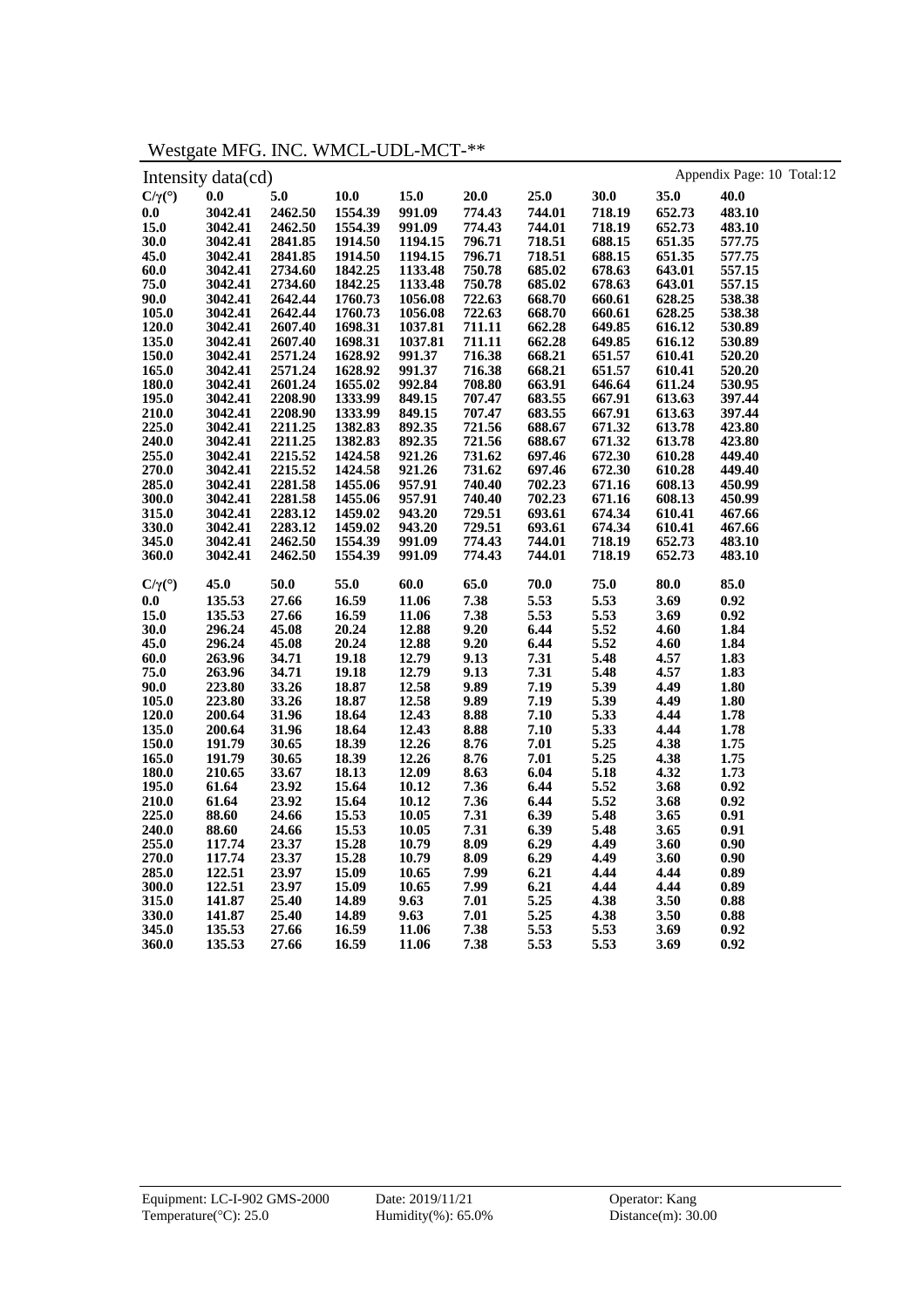|                           | Intensity data(cd)  |                     |        |                     |        |        |         |         | Appendix Page: 11 Total:12 |
|---------------------------|---------------------|---------------------|--------|---------------------|--------|--------|---------|---------|----------------------------|
| $C/\gamma$ <sup>(°)</sup> | 90.0                | 95.0                | 100.0  | 105.0               | 110.0  | 115.0  | 120.0   | 125.0   | 130.0                      |
| 0.0                       | 0.00                | 0.92                | 3.69   | 5.53                | 5.53   | 7.38   | 11.06   | 16.59   | 27.66                      |
| 15.0                      | 0.00                | 0.92                | 3.69   | 5.53                | 5.53   | 7.38   | 11.06   | 16.59   | 27.66                      |
| 30.0                      | 0.00                | 0.92                | 3.68   | 4.60                | 5.52   | 7.36   | 10.12   | 15.64   | 26.68                      |
| 45.0                      | 0.00                | 0.92                | 3.68   | 4.60                | 5.52   | 7.36   | 10.12   | 15.64   | 26.68                      |
| 60.0                      | 0.00                | 0.91                | 4.57   | 4.57                | 6.39   | 8.22   | 10.96   | 15.53   | 24.66                      |
| 75.0                      | $\boldsymbol{0.00}$ | 0.91                | 4.57   | 4.57                | 6.39   | 8.22   | 10.96   | 15.53   | 24.66                      |
| 90.0                      | 0.00                | 0.90                | 3.60   | 4.49                | 6.29   | 8.09   | 10.79   | 15.28   | 23.37                      |
| 105.0                     | 0.00                | 0.90                | 3.60   | 4.49                | 6.29   | 8.09   | 10.79   | 15.28   | 23.37                      |
| 120.0                     | $\boldsymbol{0.00}$ | 0.89                | 3.55   | 5.33                | 6.21   | 7.10   | 9.77    | 15.09   | 23.97                      |
| 135.0                     | $\boldsymbol{0.00}$ | 0.89                | 3.55   |                     | 6.21   | 7.10   | 9.77    | 15.09   | 23.97                      |
| 150.0                     | $\boldsymbol{0.00}$ | 0.88                | 3.50   | $\frac{5.33}{5.25}$ | 6.13   | 7.01   | 9.63    | 14.89   | 22.77                      |
| 165.0                     | 0.00                | 0.88                | 3.50   | 5.25                | 6.13   | $7.01$ | 9.63    | 14.89   | 22.77                      |
| 180.0                     | $\boldsymbol{0.00}$ | 1.73                | 4.32   | 5.18                | 6.04   | 8.63   | 12.09   | 18.13   | 33.67                      |
| 195.0                     | $\boldsymbol{0.00}$ | 1.84                | 4.60   | 5.52                | 7.36   | 9.20   | 12.88   | 19.32   | 32.20                      |
| 210.0                     | $\boldsymbol{0.00}$ | 1.84                | 4.60   | 5.52                | 7.36   | 9.20   | 12.88   | 19.32   | 32.20                      |
| 225.0                     | $\boldsymbol{0.00}$ | 1.83                | 4.57   | 5.48                | 7.31   | 9.13   | 12.79   | 19.18   | 32.88                      |
| 240.0                     | $\boldsymbol{0.00}$ |                     | 4.57   | 5.48                | 7.31   | 9.13   | 12.79   | 19.18   | 32.88                      |
| 255.0                     | 0.00                | $\frac{1.83}{1.80}$ | 4.49   | 5.39                | 7.19   | 9.89   | 12.58   | 18.87   | 33.26                      |
| 270.0                     | $\boldsymbol{0.00}$ | 1.80                | 4.49   |                     | 7.19   | 9.89   | 12.58   | 18.87   | 33.26                      |
| 285.0                     | $\boldsymbol{0.00}$ | $1.78\,$            | 4.44   | $\frac{5.39}{5.33}$ | 7.10   | 8.88   | 12.43   | 18.64   | 33.74                      |
| 300.0                     | 0.00                | 1.78                | 4.44   | 5.33                | 7.10   | 8.88   | 12.43   | 18.64   | 33.74                      |
| 315.0                     | $\boldsymbol{0.00}$ | 1.75                | 4.38   | 5.25                | 6.13   | 8.76   | 12.26   | 19.27   | 42.91                      |
| 330.0                     | $\boldsymbol{0.00}$ | 1.75                | 4.38   | 5.25                | 6.13   | 8.76   | 12.26   | 19.27   | 42.91                      |
| 345.0                     | 0.00                | 0.92                | 3.69   | 5.53                | 5.53   | 7.38   | 11.06   | 16.59   | 27.66                      |
| 360.0                     | 0.00                | 0.92                | 3.69   | 5.53                | 5.53   | 7.38   | 11.06   | 16.59   | 27.66                      |
| $C/\gamma$ <sup>(°)</sup> | 135.0               | 140.0               | 145.0  | 150.0               | 155.0  | 160.0  | 165.0   | 170.0   | 175.0                      |
| 0.0                       | 135.53              | 483.10              | 652.73 | 718.19              | 744.01 | 774.43 | 991.09  | 1554.39 | 2462.50                    |
| 15.0                      | 135.53              | 483.10              | 652.73 | 718.19              | 744.01 | 774.43 | 991.09  | 1554.39 | 2462.50                    |
| 30.0                      | 149.04              | 491.27              | 641.23 | 708.39              | 728.63 | 766.35 | 990.83  | 1532.70 | 2398.41                    |
| 45.0                      | 149.04              | 491.27              | 641.23 | 708.39              | 728.63 | 766.35 | 990.83  | 1532.70 | 2398.41                    |
| 60.0                      | 126.04              | 463.99              | 625.65 | 690.50              | 722.47 | 761.74 | 985.52  | 1497.00 | 2347.34                    |
| 75.0                      | 126.04              | 463.99              | 625.65 | 690.50              | 722.47 | 761.74 | 985.52  | 1497.00 | 2347.34                    |
| 90.0                      | 117.74              | 449.40              | 610.28 | 672.30              | 697.46 | 731.62 | 921.26  | 1424.58 | 2215.52                    |
| 105.0                     | 117.74              | 449.40              | 610.28 | 672.30              | 697.46 | 731.62 | 921.26  | 1424.58 | 2215.52                    |
| 120.0                     | 86.11               | 411.93              | 596.58 | 652.51              | 669.38 | 701.34 | 867.36  | 1344.09 | 2149.30                    |
| 135.0                     | 86.11               | 411.93              | 596.58 | 652.51              | 669.38 | 701.34 | 867.36  | 1344.09 | 2149.30                    |
| 150.0                     | 58.68               | 378.33              | 584.13 | 635.80              | 650.69 | 673.46 | 808.33  | 1269.86 | 2102.71                    |
| 165.0                     | 58.68               | 378.33              | 584.13 | 635.80              | 650.69 | 673.46 | 808.33  | 1269.86 | 2102.71                    |
| 180.0                     | 210.65              | 530.95              | 611.24 | 646.64              | 663.91 | 708.80 | 992.84  | 1655.02 | 2601.24                    |
| 195.0                     | 201.48              | 546.47              | 641.23 | 684.47              | 701.95 | 752.55 | 1041.43 | 1711.18 | 2701.09                    |
| 210.0                     | 201.48              | 546.47              | 641.23 | 684.47              | 701.95 | 752.55 | 1041.43 | 1711.18 | 2701.09                    |
| 225.0                     | 206.42              | 546.19              | 633.87 | 668.58              | 681.37 | 731.60 | 1067.72 | 1747.26 | 2682.54                    |
| 240.0                     | 206.42              | 546.19              | 633.87 | 668.58              | 681.37 | 731.60 | 1067.72 | 1747.26 | 2682.54                    |
| 255.0                     | 223.80              | 538.38              | 628.25 | 660.61              | 668.70 | 722.63 | 1056.08 | 1760.73 | 2642.44                    |
| 270.0                     | 223.80              | 538.38              | 628.25 | 660.61              | 668.70 | 722.63 | 1056.08 | 1760.73 | 2642.44                    |
| 285.0                     | 256.57              | 541.54              | 624.99 | 659.62              | 665.83 | 729.75 | 1101.73 | 1790.64 | 2658.00                    |
| 300.0                     | 256.57              | 541.54              | 624.99 | 659.62              | 665.83 | 729.75 | 1101.73 | 1790.64 | 2658.00                    |
| 315.0                     | 282.00              | 549.98              | 620.04 | 655.07              | 683.97 | 758.41 | 1136.74 | 1822.47 | 2705.24                    |
| 330.0                     | 282.00              | 549.98              | 620.04 | 655.07              | 683.97 | 758.41 | 1136.74 | 1822.47 | 2705.24                    |
| 345.0                     | 135.53              | 483.10              | 652.73 | 718.19              | 744.01 | 774.43 | 991.09  | 1554.39 | 2462.50                    |
| 360.0                     | 135.53              | 483.10              | 652.73 | 718.19              | 744.01 | 774.43 | 991.09  | 1554.39 | 2462.50                    |
|                           |                     |                     |        |                     |        |        |         |         |                            |